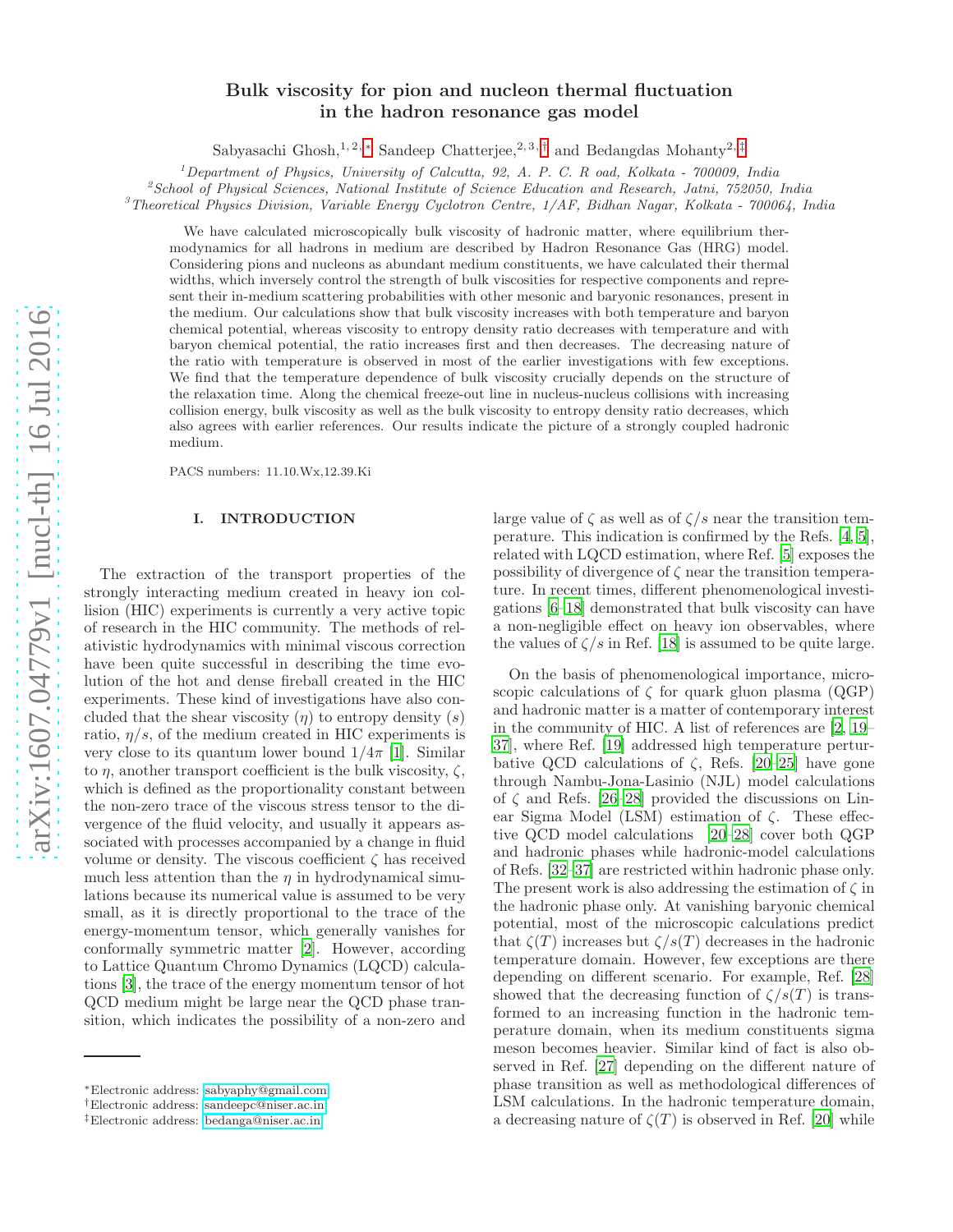Ref. [\[33\]](#page-7-15) estimated increasing  $\zeta/s(T)$ . These knowledge from the earlier investigations suggest that the nature of  $\zeta(T)$  and  $\zeta/s(T)$  are still not very settled issues. Again, the numerical strength of  $\zeta$  and  $\zeta/s$  from different model calculations exhibit a large band  $\sim \zeta \sim 10^{-5} \text{ GeV}^3$  [\[32](#page-7-13)] to  $10^{-2}$  GeV<sup>3</sup> [\[20\]](#page-7-9) or,  $\zeta/s \sim 10^{-3}$  [\[32](#page-7-13)] to  $10^{0}$  [20]. These uncertainty in nature as well as numerical values of  $\zeta(T)$ from the earlier investigations demand for further research on these kind of microscopic calculations. Owing to that motivation, we have gone through a microscopic calculations of  $\zeta$  and  $\zeta/s$ , where equilibrium situations of hadronic matter are controlled by the standard HRG model and non-equilibrium picture of medium constituents is introduced via quantum fluctuation of pion and nucleon in medium. With respect to the earlier HRG calculations of  $\zeta$  [\[33](#page-7-15)[–36](#page-7-16)], the main distinguishable contribution is in the non-equilibrium properties of medium constituents, quantified by their thermal width. Assuming pions and nucleons as most abundant constituents of medium, we have calculated their thermal width, which are coming from their in-medium scattering with different possible mesonic and baryonic resonances. The main formalism for this thermal width calculations of pion and nucleon are explicitly described in the Section [II,](#page-1-0) which is started with a brief description HRG model, handling the equilibrium part. Next, the numerical results are discussed in Section [III](#page-3-0) and lastly, our investigations have been summarized and concluded in Section [IV.](#page-6-0)

### <span id="page-1-0"></span>II. FORMALISM

The HRG system is an ideal gas of hadrons and their resonances are taken from the Particle Data Book [\[38\]](#page-7-17). Here we consider all resonances up to 2 GeV masses. The recent LQCD data at zero baryon chemical potential  $(\mu_B)$  show that for temperatures up to the crossover region (150 − 160 MeV), HRG provides a reasonably good description of the LQCD thermodynamics [\[39](#page-7-18)[–41](#page-7-19)]. All thermodynamic quantities of the HRG can be computed from the logarithm of total partition function

$$
\ln Z_{HRG}(T, \mu_B, \mu_Q, \mu_S) = \sum_i \ln Z_s^i(T, \mu_B, \mu_Q, \mu_S) ,
$$
\n(1)

where

<span id="page-1-1"></span>
$$
\ln Z_s^i = \frac{g_i}{2\pi^2} V T^3 \sum_{n=1}^{\infty} \frac{(\mp 1)^{(n+1)}}{n^4} \left(\frac{n m_i}{T}\right)^2 K_2 \left(\frac{n m_i}{T}\right) e^{n \beta \mu_i}
$$
\n(2)

is the single particle partition function of the ith hadron. In Eq.  $(2)$ ,  $g_i$  is the degeneracy factor of ith particle with mass  $m_i$ , V is volume of the medium, and  $K_2(.)$  is the modified Bessel function. Under the condition of complete chemical equilibrium, all the hadron chemical potentials can be expressed in terms of only three chemical potentials corresponding to the QCD conserved charges

$$
\mu_i = B_i \mu_{B_i} + Q_i \mu_{Q_i} + S_i \mu_{S_i} \tag{3}
$$

where  $B_i$ ,  $Q_i$  and  $S_i$  are the baryon number, electric charge and strangeness of the ith hadron. It is straightforward to compute other thermodynamic quantities from  $Z_{HRG}$ , such as pressure  $(P)$ , energy density  $(\epsilon)$ , entropy density  $(s)$ :

$$
P = -\frac{T}{V} \ln Z_{HRG} \t{,} \t(4)
$$

$$
\epsilon = \frac{1}{V} \left\{ T^2 \frac{\partial \ln Z_{HRG}}{\partial T} + \sum_i \mu_i T \frac{\partial \ln Z_{HRG}}{\partial \mu_i} \right\} , (5)
$$

$$
s = \frac{1}{T} \left\{ \epsilon + P - \frac{1}{V} \sum_{i} \mu_i T \frac{\partial \ln Z_{HRG}}{\partial \mu_i} \right\} . \tag{6}
$$

Square of the speed of sound is defined as

$$
c_s^2 = \left(\frac{\partial P}{\partial \epsilon}\right)_{\rho_B} \tag{7}
$$

where  $\rho_B$  is net baryon density.

From the Relaxation Time Approximation (RTA) of kinetic theory approach [\[28,](#page-7-12) [31](#page-7-20)] or from the one-loop expression of diagrammatic approach based on Kubo formula [\[37](#page-7-8)], we can get standard expressions of bulk viscosity coefficient for pion and nucleon components [\[28](#page-7-12), [31,](#page-7-20) [34](#page-7-21), [37](#page-7-8)] :

<span id="page-1-2"></span>
$$
\zeta_{\pi} = \left(\frac{g_{\pi}}{T}\right) \int \frac{d^3 \mathbf{k}}{(2\pi)^3} \frac{n_{\pi} \left[1 + n_{\pi}\right]}{\omega_{\pi}^2 \Gamma_{\pi}} \left\{ \left(\frac{1}{3} - c_s^2\right) \mathbf{k}^2 - c_s^2 m_{\pi}^2 \right\}^2
$$
\n(8)

and

<span id="page-1-3"></span>
$$
\zeta_N = \left(\frac{g_N}{T}\right) \int \frac{d^3 \mathbf{k}}{(2\pi)^3} \frac{1}{\omega_N^2 \Gamma_N} \left[ \left\{ \left(\frac{1}{3} - c_s^2\right) \mathbf{k}^2 - c_s^2 m_N^2 \right. \\ \left. - \omega_N \left(\frac{\partial P}{\partial \rho_B}\right)_\epsilon \right\}^2 n_N^+ (1 - n_N^+) + \left\{ \left(\frac{1}{3} - c_s^2\right) \mathbf{k}^2 \right. \\ \left. - c_s^2 m_N^2 + \omega_N \left(\frac{\partial P}{\partial \rho_B}\right)_\epsilon \right\}^2 n_N^- (1 - n_N^-) \right], \quad (9)
$$

where  $n_{\pi} = 1/\{e^{\omega_{\pi}/T} - 1\}$  is the Bose-Einstein (BE) distribution function of pion with energy  $\omega_{\pi} = \{\mathbf{k}^2 + \mathbf{k}^2\}$  $m_{\pi}^2$ <sup>1/2</sup>,  $n_{N}^{\pm} = 1/\{e^{(\omega_{N} \mp \mu_{B})/T} + 1\}$  are the Fermi-Dirac (FD) distribution functions of nucleon and anti-nucleon respectively with energy  $\omega_N = {\{\mathbf{k}^2 + m_N^2\}}^{1/2}$  at finite temperature T and baryon chemical potential  $\mu_B$ . The degeneracy factors of pion and nucleon components are  $g_{\pi} = 3$  and  $g_N = 2 \times 2$  respectively. Next, let us come to the important quantities  $\Gamma_{\pi}$  and  $\Gamma_{N}$  of Eq. [\(8\)](#page-1-2) and [\(9\)](#page-1-3), which are called thermal widths of pion and nucleon respectively. During propagation in the medium, pion and nucleon may go through different on-shell scattering with other mesonic  $(M)$  and baryonic  $(B)$  resonances, which can be quantified by their different possible self-energy diagrams. From the imaginary part of their self-energy functions, their respective thermal widths  $\Gamma_{\pi}$  and  $\Gamma_{N}$ can be found. Fig. [1\(](#page-2-0)a) represents pion self-energy with internal lines of pion  $(\pi)$  and other mesonic resonances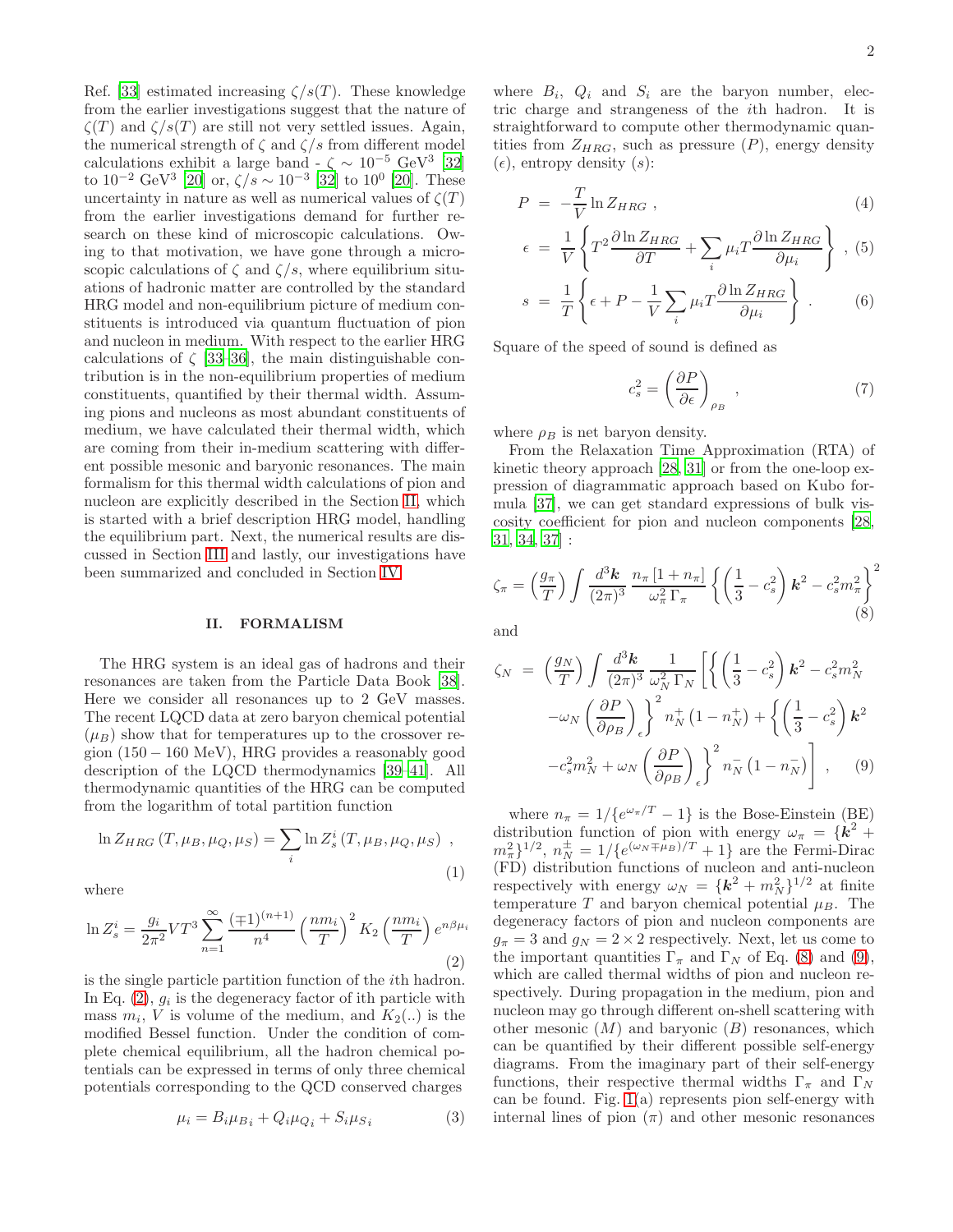

<span id="page-2-0"></span>FIG. 1: Pion self-energy diagram with mesonic loops (a) and baryonic loops [(b) and (c) are direct and cross diagrams] and nucleon self-energy diagram (d).

 $(M)$ , which we can shortly call  $\pi M$  loop. We will take  $M = \sigma$  and  $\rho$ , as they are dominant resonances of  $\pi\pi$  decay channel (within the invariant mass range of 1 GeV). Now, from the retarded self-energy of pion for  $\pi M$  loop  $\Pi_{\pi(\pi M)}^R(k)$ , the corresponding thermal width  $\Gamma_{\pi(\pi M)}$  can be obtained as

<span id="page-2-1"></span>
$$
\Gamma_{\pi(\pi M)} = -\text{Im}\Pi_{\pi(\pi M)}^R(k_0 = \omega_\pi, \vec{k})/m_\pi ,\qquad(10)
$$

where subscript notation stands for external (outside the bracket) and internal (inside the bracket) particles for the diagram [1\(](#page-2-0)a). Following Similar notation, we can define

<span id="page-2-2"></span>
$$
\Gamma_{\pi(NB)} = -\text{Im}\Pi_{\pi(NB)}^R(k_0 = \omega_k^{\pi}, \vec{k})/m_{\pi} ,\qquad (11)
$$

where intermediate states of pion self-energy are nucleon N and other baryonic resonance B as shown in Fig.  $1(b)$ along with its cross diagram (c). As a dominant 4 star baryons with spin  $J_B = 1/2$  and  $3/2$ , we have taken  $B = \Delta(1232), N^*(1440), N^*(1520), N^*(1535),$  $\Delta^*(1600)$ ,  $\Delta^*(1620)$ ,  $N^*(1650)$ ,  $\Delta^*(1700)$ ,  $N^*(1700)$ ,  $N^*(1710)$  and  $N^*(1720)$ . Adding all these mesonic  $(\pi M)$ and baryonic  $(NB)$  loops, the total thermal width of pion Γ<sub>π</sub> can be obtained as

<span id="page-2-5"></span>
$$
\Gamma_{\pi} = \Gamma_{\pi}^{M} + \Gamma_{\pi}^{B} = \sum_{M} \Gamma_{\pi(\pi M)} + \sum_{B} \Gamma_{\pi(NB)} . \qquad (12)
$$

Similarly, one-loop self-energy of nucleon with pion  $(\pi)$ and baryon  $(B)$  intermediate states, which is denoted as  $\Sigma_{N(\pi B)}^R$  (retarded part), will be our matter of interest to estimate corresponding nucleon thermal width  $\Gamma_{N(\pi B)}$ . The diagramatic anatomy of  $\Sigma^R_{N(\pi B)}$  is shown in Fig. [1\(](#page-2-0)d). Here we have taken all the 4-star spin 1/2 and 3/2 baryons, mentioned above. Hence, summing all the  $\pi B$  loops, we can get our total nucleon thermal width :

<span id="page-2-3"></span>
$$
\Gamma_N = \sum_B \Gamma_{N(\pi B)} = -\sum_B \mathrm{Im}\Sigma^R_{N(\pi B)}(k_0 = \omega_N, \vec{k})
$$
 (13)

The imaginary part of self-energies, given in Eqs [\(10\)](#page-2-1), [\(11\)](#page-2-2) and [\(13\)](#page-2-3), have been derived with help of standard thermal field theoretical techniques. At first, the expression for  ${\rm Im}\Pi_{\pi(\pi M)}^R$  is [\[42](#page-7-22)]

<span id="page-2-6"></span>
$$
\text{Im}\Pi_{\pi(\pi M)}^{R}(k_0 = \omega_{\pi}, \vec{k}) = \int \frac{d^3 \vec{l}}{32\pi^2 \omega_l \omega_u} \nL_{\pi\pi M}(k, l)|_{(l_0 = -\omega_l, k_0 = \omega_k)} \n(n_l - n_u) \delta(\omega_{\pi} + \omega_l - \omega_u),
$$
\n(14)

where  $n_l$ ,  $n_u$  are BE distribution functions of  $\pi$ , M mesons respectively at energies  $\omega_l = {\{\vec{l}^2 + m_\pi^2\}}^{1/2}$ and  $\omega_u = \{(\vec{k} - \vec{l})^2 + m_M^2\}^{1/2}$ . The vertex factors  $L_{\pi(\pi M)}(k, l)$  [\[42\]](#page-7-22) have been calculated by using the effective Lagrangian density,

$$
\mathcal{L}_{\pi\pi M} = g_{\rho} \,\vec{\rho}_{\mu} \cdot \vec{\pi} \times \partial^{\mu} \vec{\pi} + \frac{g_{\sigma}}{2} m_{\sigma} \vec{\pi} \cdot \vec{\pi} \,\sigma , \qquad (15)
$$

where  $g_{\rho}$  and  $g_{\sigma}$  are respectively effective coupling constants of  $\rho$  meson field  $(\vec{\rho}_{\mu})$  and  $\sigma$  meson field  $(\sigma)$ , which are coupled with the pion field  $(\vec{\pi})$ .

Next, the direct and cross diagrams of pion self-energy for  $NB$  loop are combinedly expressed as [\[44,](#page-7-23) [45\]](#page-7-24)

<span id="page-2-7"></span>Im
$$
\Pi_{\pi(NB)}^R(k_0 = \omega_\pi, \vec{k}) = \int \frac{d^3 \vec{l}}{32\pi^2 \omega_l \omega_u}
$$
  
\n
$$
L_{\pi NB}(k, l)|_{(l_0 = -\omega_l, k_0 = \omega_k)}
$$
\n
$$
\{(-n_l^+ + n_u^+) \delta(\omega_\pi + \omega_l - \omega_u) + (-n_l^- + n_u^-) \delta(\omega_\pi - \omega_l + \omega_u)\},
$$
\n(16)

where  $n_l^{\pm}$ ,  $n_u^{\pm}$  are FD distribution functions of N and B (± for particle and anti-particle) respectively at energies  $\omega_l = {\{\vec{l}^2 + m_N^2\}}^{1/2}$  and  $\omega_u = {\{\vec{k} \pm \vec{l}\}^2 + m_B^2\}}^{1/2}$  ( $\pm$  for diagrams (b) and (c) respectively). With the help of the effective Lagrangian densities for  $\pi NB$  interactions [\[43\]](#page-7-25),

<span id="page-2-4"></span>
$$
\mathcal{L}_{\pi NB} = \frac{f}{m_{\pi}} \overline{\psi}_B \gamma^{\mu} \begin{Bmatrix} i\gamma^5 \\ \mathbb{1} \end{Bmatrix} \psi_N \partial_{\mu} \pi + \text{h.c. for } J_B^P = \frac{1}{2}^{\pm},
$$

$$
= \frac{f}{m_{\pi}} \overline{\psi}_B^{\mu} \begin{Bmatrix} \mathbb{1} \\ i\gamma^5 \end{Bmatrix} \psi_N \partial_{\mu} \pi + \text{h.c. for } J_B^P = \frac{3}{2}^{\pm},
$$

$$
(P \text{ stands for parity of } B) \tag{17}
$$

one can deduced the vertex factors  $L_{\pi NB}(k, l)$  [\[44,](#page-7-23) [45\]](#page-7-24). At last, the expression for  $\text{Im}\Pi_{N(\pi B)}^R$  is [\[46,](#page-7-26) [47\]](#page-8-0)

<span id="page-2-8"></span>
$$
\text{Im}\Pi_{N(\pi B)}^{R}(k_0 = \omega_{\pi}, \vec{k}) = \int \frac{d^3 \vec{l}}{32\pi^2 \omega_l \omega_u}
$$

$$
L_{N\pi B}(k, l)|_{(l_0 = -\omega_l, k_0 = \omega_k)}
$$

$$
(n_l + n_u^+) \delta(\omega_{\pi} + \omega_l - \omega_u),
$$

$$
(18)
$$

where  $n_l$  is BE distribution functions of  $\pi$  at energy  $\omega_l =$  $\{l^2 + m_{\pi}^2\}^{1/2}$  and  $n_u^+$  is FD distribution of B at energy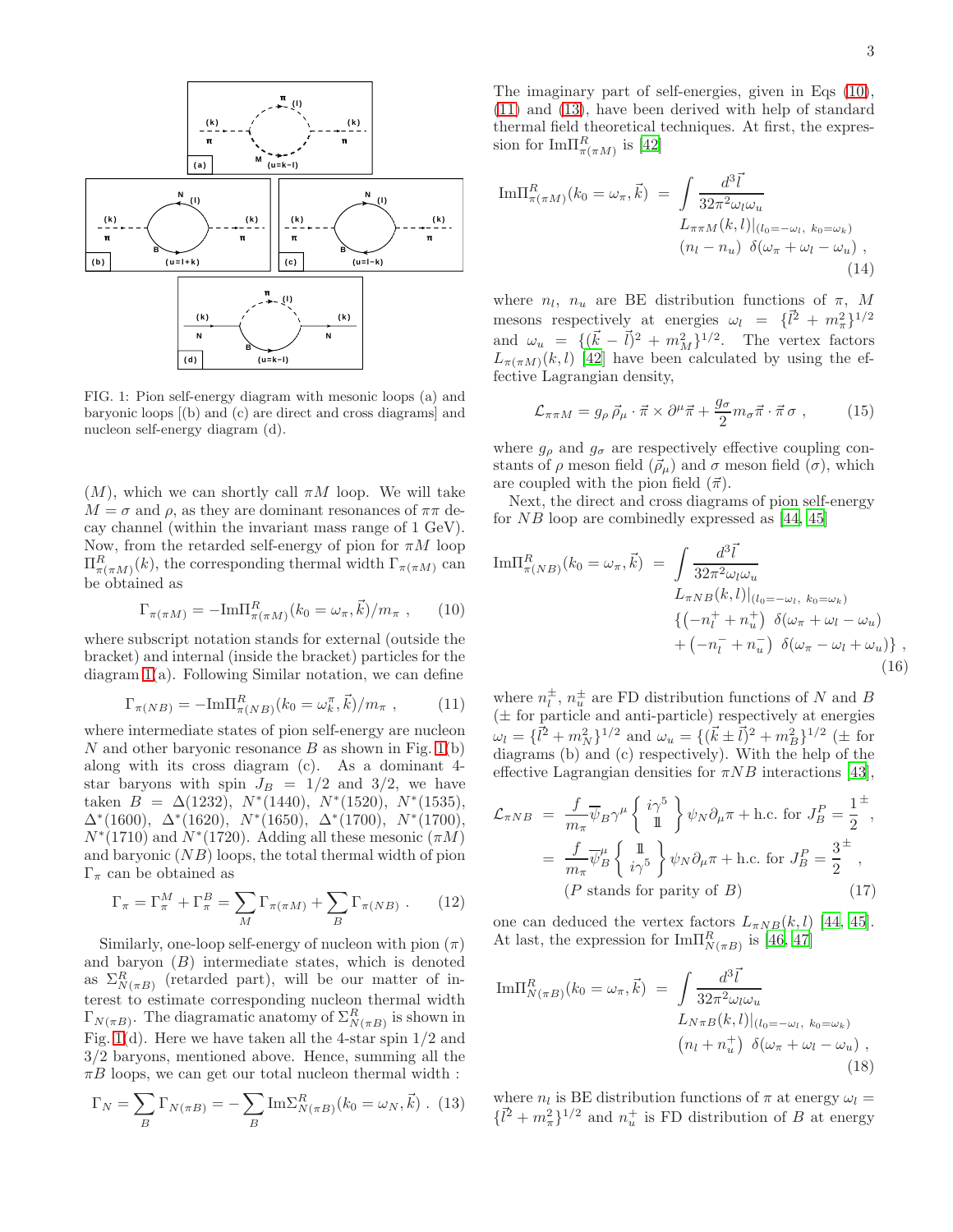

<span id="page-3-1"></span>FIG. 2: Momentum distribution of pion thermal width for mesonic (dash-dotted line), baryonic loops (dotted line) and their total (solid line) and nucleon thermal width (dashed line) at three different medium parameters: (a)  $(T, \mu_B)$  = (0.130 GeV, 0), (b) (0.170 GeV, 0) and (c) (0.130 GeV, 0.300 GeV).

 $\omega_u = \{(\vec{k}-\vec{l})^2+m_M^2\}^{1/2}$ . With the help of the interaction Lagrangian densities from Eq. [\(17\)](#page-2-4), the vertex factors  $L_{N\pi B}(k, l)$  [\[46\]](#page-7-26) have been obtained.

#### <span id="page-3-0"></span>III. RESULTS AND DISCUSSION

Let us start our numerical discussion with the Fig.  $(2)$ , where momentum distribution of thermal widths of pion and nucleon have been displayed. With the help of Eqs. [\(10\)](#page-2-1), [\(11\)](#page-2-2), [\(12\)](#page-2-5), [\(14\)](#page-2-6) and [\(16\)](#page-2-7),  $\Gamma_{\pi}^{M}$ ,  $\Gamma_{\pi}^{B}$  and their total  $\Gamma_{\pi}$  can be found whose momentum distributions are respectively shown by dash-dotted, dotted and solid line in the Fig. [\(2\)](#page-3-1). Similarly,  $\Gamma_N$  can be deduced by using Eqs. [\(18\)](#page-2-8) and [\(13\)](#page-2-3) and its momentum distribution is represented by dash line. Panels (a), (b) and (c) of Fig.  $(2)$  are for different set of temperature T and baryon chemical potential  $\mu_B$  of the medium. Though  $\Gamma_N$  is approximately constant with nucleon momentum, but  $\Gamma_\pi^M$  and  $\Gamma_\pi^B$  exhibit a peak structure in some point of  $\vec{k}$ -axis, which depends on the medium parameters T and  $\mu_B$ . These momentum distribution of  $\Gamma_\pi$  and  $\Gamma_N$ will be integrated out when we will estimate  $\zeta_{\pi}$  and  $\zeta_{N}$ from Eqs.[\(8\)](#page-1-2) and [\(9\)](#page-1-3) respectively.

Let us come to the different loop contributions of pion and nucleon thermal width in bulk viscosity coefficient of hadronic matter. Fig. [3\(](#page-3-2)c) shows individual contributions of  $\pi\sigma$  (dotted line) and  $\pi\rho$  (dash line) loops in  $\zeta_{\pi}$ , which reveals that they are respectively important in low  $(T < 0.080 \text{ GeV})$  and high  $(T > 0.080 \text{ GeV})$  temperature domain for getting a non-divergent values of  $\zeta_{\pi}$ . These are respectively obtained by putting  $\Gamma_{\pi(\pi\sigma)}$  and  $\Gamma_{\pi(\pi\rho)}$ in place of  $\Gamma_{\pi}$  of Eq. [\(8\)](#page-1-2). Putting  $\Gamma_{\pi}^{M} = \Gamma_{\pi(\pi \sigma)} + \Gamma_{\pi(\pi \rho)}$ in place of  $\Gamma_{\pi}$  of Eq. [\(8\)](#page-1-2), we get the solid line, repre-



<span id="page-3-2"></span>FIG. 3:  $\zeta(T)$  due to pion thermal width for  $\pi\sigma$  (dotted line),  $\pi \rho$  (dashed line) loops and their total (solid line) at  $c_S^2 = 0$ (a),  $c_S^2 = 1/3$  (b) and  $c_S^2(T)$  from HRG (c).



<span id="page-3-3"></span>FIG. 4: (a): Temperature dependence of bulk viscosity for pion thermal width with mesonic loops (dash-dotted line), meson + baryon loops (dotted line), for nucleon thermal width (dashed line) and their total  $\zeta_T = \zeta_\pi + \zeta_N$  (solid line). (b):  $\zeta(T)$  for  $c_S^2(T)$  from HRG and two constant values of  $c_S^2$  $(c_S^2 = 0.15:$  dotted line and  $c_S^2 = 0.25:$  dash line).

senting total bulk viscosity of pionic component due to meson loops. After a mild decrement in low  $T \approx 0.080$ GeV), it receives an increment nature in high  $T > 0.080$ GeV). Along with Fig.  $3(c)$ , where an explicit temperature dependent  $c_s^2$  is taken from HRG model, the results for  $c_s^2 = 0$  and  $c_s^2 = 1/3$  are also displayed in Fig. [3\(](#page-3-2)a) and (b), which are little different in nature. Just to show the phase space sensitivity of bulk viscosity via  $c_s^2$ , these two results are displaying two extreme limits of  $c_s^2$ . Therefore, we can understand Fig.  $3(c)$  as some sort of superposition of  $3(a)$  and  $(b)$ .

According to Eq. [\(12\)](#page-2-5) different baryon loops contribution  $(\Gamma_{\pi}^{B})$  should have to add with meson loops con-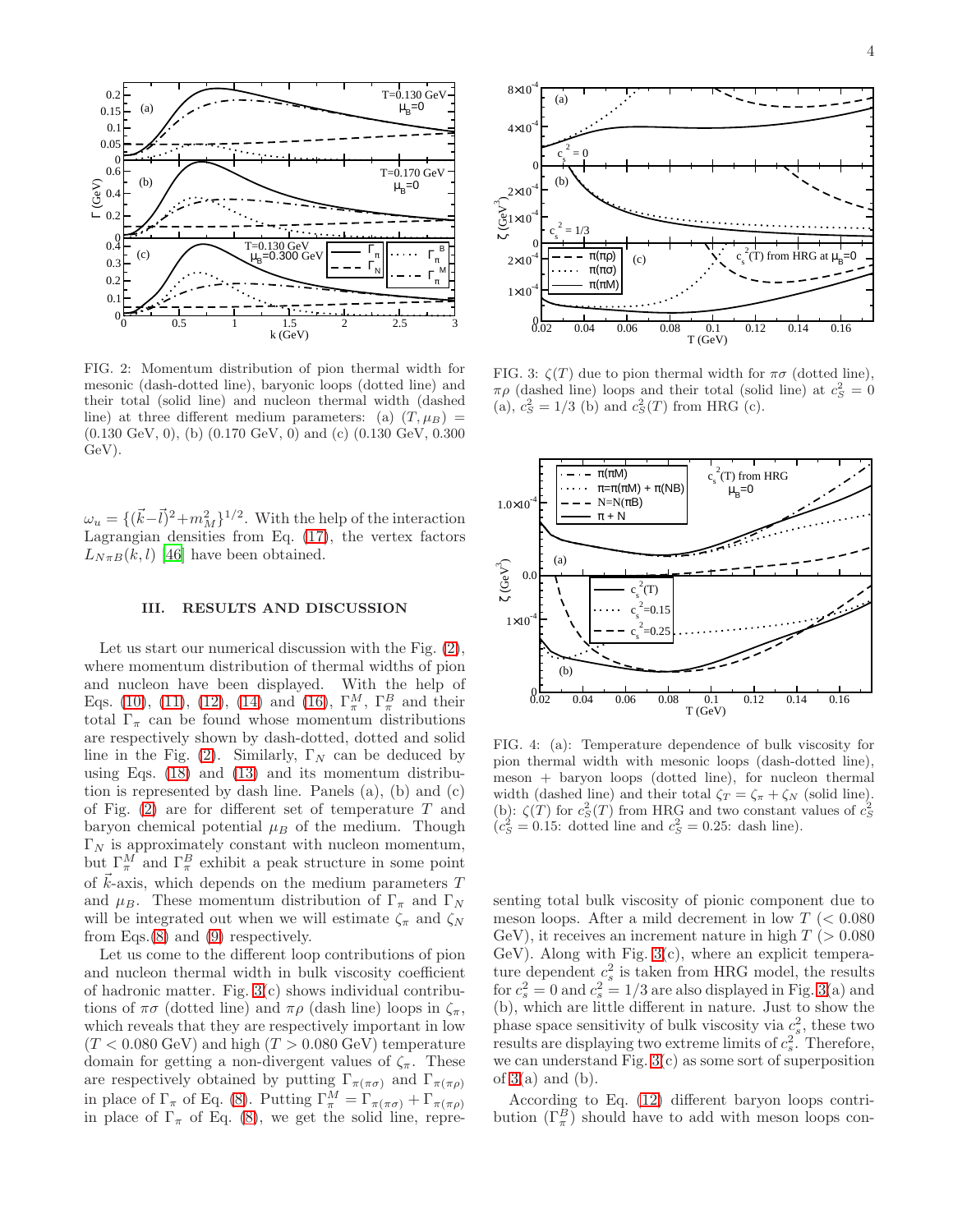

<span id="page-4-0"></span>FIG. 5:  $\zeta(T)$  due to nucleon thermal width (a), pion thermal width for meson loops (b) and meson  $+$  baryon loops (c) at  $\mu_B = 0.250$  GeV (dotted line) and 0.500 GeV (dash line).



<span id="page-4-1"></span>FIG. 6: Same as Fig. [\(5\)](#page-4-0) along  $\mu_B$ -axis at  $T = 0.050$  GeV (dotted line), 0.100 GeV (dash line) and 0.150 GeV (solid line).

tribution  $(\Gamma_{\pi}^{M})$  to get total pion thermal width  $\Gamma_{\pi}$ . In Fig. [4\(](#page-3-3)a), changing the nature of dash-dotted line to dotted line indicates that inclusion of baryon loops with meson loops becomes the reason for reducing the rate of increment of  $\zeta_{\pi}(T)$  at high temperature region,  $T > 0.100$ GeV. Putting our calculated nucleon thermal width  $\Gamma_N$ in Eq. [\(9\)](#page-1-3), we get  $\zeta_N$  as shown by dash line in Fig. [4\(](#page-3-3)a). Now adding  $\zeta_N$  with  $\zeta_\pi$  we have total bulk viscosity

$$
\zeta_T = \zeta_\pi + \zeta_N \,,\tag{19}
$$

as shown by solid line in Fig. [4\(](#page-3-3)a). In Fig. 4(b), this  $\zeta_T$ (solid line) has been compared with the results generated for two constant values of  $c_s^2$  ( $c_s^2 = 0.25$ : dash line and  $c_s^2 = 0.15$ : dotted line), within which  $c_s^2(T, \mu_B = 0)$  from HRG model more or less varies.

At two different values of  $\mu_B$ ,  $\zeta(T)$  due to nucleon



<span id="page-4-2"></span>FIG. 7: (a):  $c_S^2(T)$  at  $\mu_B = 0$  (solid line), 0.250 GeV (dotted line) and 0.500 GeV (dash line), and LQCD results of  $c_s^2(T,\mu_B=0)$  (circles) [\[3](#page-7-2)]; (b) :  $\left(\frac{\partial P}{\partial \rho_B}\right)$ vs T at  $\mu_B = 0.250$ GeV (dotted line) and 0.500 GeV (dash line); (c):  $c_S^2(\mu_B)$ at  $T = 0.050$  GeV (dotted line), 0.100 GeV (dash line) and 0.150 GeV (solid line); (d) :  $\left(\frac{\partial P}{\partial \rho_B}\right)$ vs  $\mu_B$  at  $T = 0.050$  GeV (dotted line), 0.100 GeV (dash line) and 0.150 GeV (solid line).



<span id="page-4-3"></span>FIG. 8: T dependence of total bulk viscosities (a), entropy densities from HRG (b) and their ratios  $\zeta/s$  (c) at  $\mu_B = 0$ (solid line), 0.250 GeV (dotted line) and 0.500 GeV (dash line).

thermal width  $(\Gamma_N)$ , pion thermal width for meson loops  $(\Gamma^M_\pi)$  and meson + baryon loops  $(\Gamma_\pi)$  are shown in Fig.  $5(a)$ , (b) and (c) respectively. Similarly, Fig.  $6(a)$ , (b) and (c) are displaying different loop contributions in  $\zeta(\mu_B)$  at  $T = 0.050$  GeV (dotted line), 0.100 GeV (dashed line) and  $0.150 \text{ GeV}$  (solid line). From Fig.  $5(a)$ and [6\(](#page-4-1)a), we see that  $\zeta_N$  increases with T as well as  $\mu_B$ . From Fig. [5\(](#page-4-0)b), we see the  $\zeta_{\pi}$  due to  $\Gamma_{\pi}^{M}$  at finite  $\mu_{B}$  first decreases at low  $T$  then increases at high  $T$ . The nature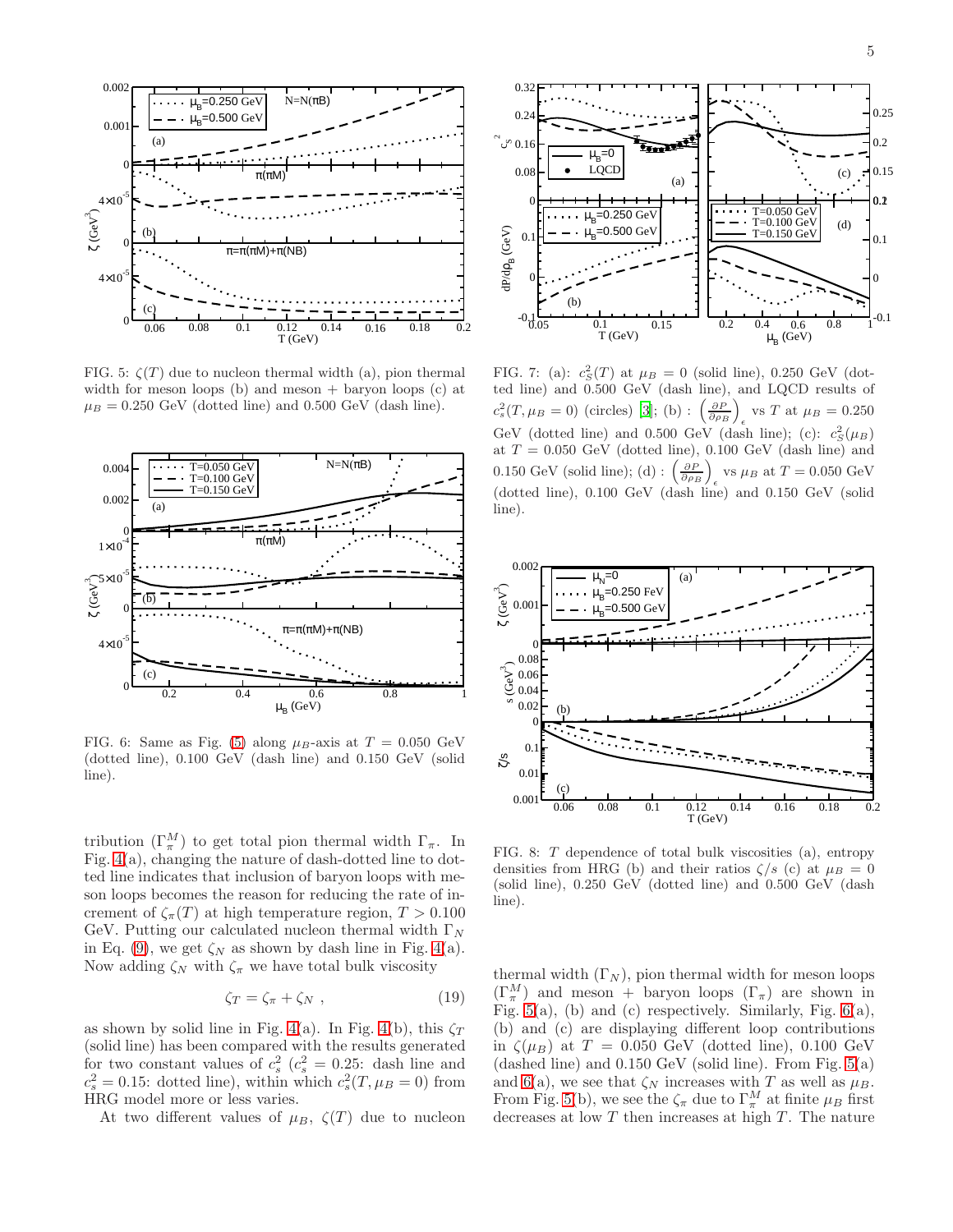

<span id="page-5-0"></span>FIG. 9:  $\mu_B$  dependence of total bulk viscosities (a), entropy densities from HRG (b) and their ratios  $\zeta/s$  (c) at  $T = 0.050$ GeV (dotted line), 0.100 GeV (dash line) and 0.150 GeV (solid line).



<span id="page-5-1"></span>FIG. 10: Center of mass energy  $(\sqrt{s})$  dependence of total bulk viscosity (a), entropy density from HRG (b) and their ratio  $\zeta/s$  (c).

of these curves are quite similar to the curve of  $\zeta_{\pi}(T)$ at vanishing  $\mu_B$  but their minima are only shifted towards lower  $T$  as  $\mu_B$  increases. Following the same story of vanishing  $\mu_B$ , inclusion of baryon loops in pion selfenergy is again influencing on  $\zeta_{\pi}(T)$  in high temperature domain. The variation with  $\mu_B$  of  $\zeta_N(\mu_B)$  in Fig. [6\(](#page-4-1)a) and  $\zeta_{\pi}(\mu)$  in Fig. [6\(](#page-4-1)b) and (c) are grossly same as their temperature dependence. For small T and  $\mu_B$ ,  $\zeta_N$  and  $\zeta_{\pi}$  are of similar order. However, with increasing T and  $\mu_B$ ,  $\zeta_N$  dominates over  $\zeta_\pi$ .  $\zeta_N$  receives additional contribution from  $\left(\frac{\partial P}{\partial \rho_B}\right)$ . One should keep in mind that  $\epsilon$ the term  $\left(\frac{\partial P}{\partial \rho_B}\right)$ goes to zero for  $\mu_B = 0$ . The T and  $\mu_B$  dependence of  $\left(\frac{\partial P}{\partial \rho_B}\right)$ are shown in Fig. [7\(](#page-4-2)b) and (d)



<span id="page-5-2"></span>FIG. 11: (Color online) Our results of  $\zeta$  (a) and  $\zeta/s$  (b) vs T at  $\mu_B = 0$  are compared with the earlier results of Sasaki et al. (Green triangles down [\[20](#page-7-9)]), Deb et al. (Pink solid squares [\[25\]](#page-7-10)), Chakraborty et al. (Brown stars [\[28\]](#page-7-12)), Marty et al. (open circles [\[21](#page-7-27)]), Kadam et al. (Violet pluses [\[34](#page-7-21)]), Fraile et al. (Blue solid circles), Hostler et al. (Open squares [\[36](#page-7-16)])

respectively while Fig.  $7(a)$  and (c) are displaying the T and  $\mu_B$  dependence of  $c_s^2$ . From Fig. [7\(](#page-4-2)a), we see that our  $c_s^2(T, \mu_B = 0)$  curve (solid line) is in good agreement with LQCD results [\[3\]](#page-7-2) (circles) within the hadronic temperature domain  $(T < 0.160 \text{ GeV})$ . Total bulk viscosity  $\zeta_T$  (a), entropy density s (b) and their ratio  $\zeta/s$  (c) are plotted against T in Fig. [\(8\)](#page-4-3) and  $\mu_B$  in Fig. [\(9\)](#page-5-0) at three different values  $\mu_B$  and T respectively. Since increment of s(T) is larger than the increment of  $\zeta(T)$ , therefore,  $\zeta/s$ is appeared as a decreasing function of  $T$ . On the other hand, both  $\zeta(\mu_B)$  and  $s(\mu_B)$  monotonically increase with  $\mu_B$  but the ratio  $\zeta/s(\mu_B)$  increases first and then decreases at high  $\mu_B$  domain. Next, Fig. [10\(](#page-5-1)a), (b) and (c) reveal respectively the variation of total bulk viscosity  $\zeta$ , entropy density s and their ratio with the variation of center of mass energy  $\sqrt{s}$  (Reader are requested to be careful on the same symbol s used for entropy density and square of beam energy). The beam energy dependence of  $T$  and  $\mu_B$  used in computation are those obtained from fits to hadron yields. We have used the parameterization from Ref. [\[48\]](#page-8-1). We notice in Fig. [10](#page-5-1) that  $\zeta$  (a) as well as  $\zeta/s$  (c) are decreasing with  $\sqrt{s}$ , which is qualitatively agreeing with the results of earlier studies [\[33,](#page-7-15) [34](#page-7-21)]. The decreasing trend of  $\zeta$  and  $\zeta/s$  with  $\sqrt{s}$  can be understood from the fact that  $\mu_B$  decreases with  $\sqrt{s}$  while T remains fairly constant in the range of  $\sqrt{s}$  analyzed here and ac-cording to Fig. [9\(](#page-5-0)a) and (c), the  $\zeta$  and  $\zeta/s$  decreases with decreasing of  $\mu_B$ .

Fig. [11](#page-5-2) is dedicated for comparative understanding of our results with respect to the earlier investigations. As most of the works have been done at  $\mu_B = 0$ , so we have plotted  $\zeta$  (a) and  $\zeta/s$  (b) against T for  $\mu_B = 0$ , where our results for  $\pi$ - component (red lines) and  $(\pi+N)$ - components (black lines), using our calculated  $\tau(\vec{k}, T, \mu_B = 0)$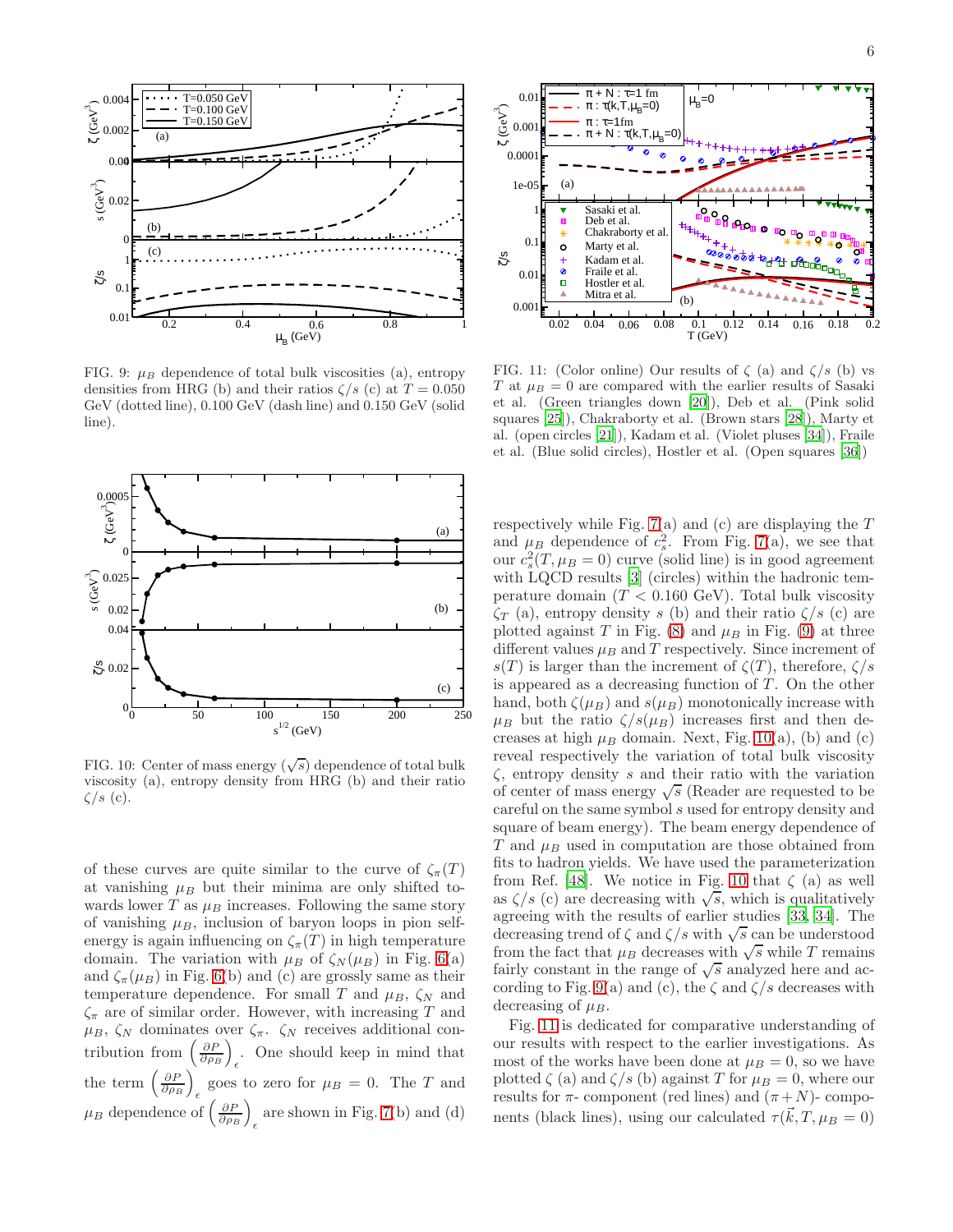(dashed lines) and constant  $\tau$  (solid lines), are compared with the results, obtained by Sasaki et al. (Green triangles down [\[20\]](#page-7-9)), Deb et al. (Pink solid squares [\[25\]](#page-7-10)), Chakraborty et al. (Brown stars [\[28\]](#page-7-12)), Marty et al. (open circles [\[21\]](#page-7-27)), Kadam et al. (Violet pluses [\[34\]](#page-7-21)), Fraile et al. (Blue solid circles), Hostler et al. (Open squares [\[36\]](#page-7-16)). We see a large numerical band for  $\zeta$  (10<sup>-5</sup>- $10^{-2}$  GeV<sup>3</sup>) or  $\zeta/s$  (10<sup>-3</sup>-10<sup>0</sup>), within which earlier estimations are located. The results of the present work and Fraile et al. [\[37](#page-7-8)] both show similar kind of temperature dependence of  $\zeta$  - it decreases at low T domain  $(< 0.100 \text{ GeV})$  and then increases at high T domain ( $> 0.100 \text{ GeV}$ ). Monotonically increasing nature of  $\zeta(T)$ for constant value of  $\tau$  (solid lines) discloses the fact that the origin of non-monotonic behavior of dashed lines are because of explicit structure of  $\tau(\vec{k}, T, \mu_B = 0)$ . The  $\zeta(T)$  of Ref. [\[34](#page-7-21)] decreases up to  $T \sim 0.150$  GeV after which a mild increment is observed. Most of the earlier works [\[20,](#page-7-9) [21](#page-7-27), [25](#page-7-10), [27](#page-7-14), [28](#page-7-12), [32](#page-7-13), [34](#page-7-21)[–37](#page-7-8)] based on effective QCD model calculations [\[20,](#page-7-9) [21,](#page-7-27) [25](#page-7-10), [27,](#page-7-14) [28\]](#page-7-12) as well as effective hadronic model calculations [\[32,](#page-7-13) [34](#page-7-21)[–37\]](#page-7-8) predicted a decreasing function of  $\zeta/s(T)$  in the hadronic temperature domain, which is qualitatively similar with our results (dashed lines). These are not supporting the fact that  $\zeta/s$  diverges or becomes large near the transition temperature as indicated by Refs. [\[2](#page-7-1), [4,](#page-7-3) [5\]](#page-7-4), within the temperature domain of quark phase. Some of the effective QCD model calculations [\[22](#page-7-28)[–24,](#page-7-29) [27\]](#page-7-14), which can predict estimations of  $\zeta/s$  in both temperature domain, exposed a peak structure near the transition temperature. While some of the HRG model calculations [\[33,](#page-7-15) [36\]](#page-7-16) have supported this behavior by displaying an increasing tendency of  $\zeta/s(T)$  as one goes towards the transition temperature from the hadronic temperature domain. This kind of increasing  $\zeta/s(T)$  is also observed in our work when we consider the constant value of  $\tau$  (solid lines). Regarding this two opposite nature of  $\zeta/s(T,\mu_B = 0)$ within hadronic temperature domain, Ref. [\[27,](#page-7-14) [36\]](#page-7-16) have exposed the possibility of both nature. Ref. [\[36\]](#page-7-16) shows that inclusion Hagedorn states (HS) in HRG model can convert  $\zeta/s(T)$  from decreasing to increasing function. In this context, our results for explicit T,  $\mu_B$  dependent  $\tau$  and constant value of  $\tau$  are also displaying both type of nature. Taking shear viscosity  $\eta(T, \mu_B = 0)$ from Ref. [\[45](#page-7-24)], based on same pion and nucleon thermal fluctuations, we get  $\zeta / \{(1/3 - c_S^2)^2 \eta\} \approx 5 - 4$  and  $\zeta / \{(1/3 - c_S^2)\eta\} \approx 0.8 - 0.7$ . This is supporting the estimation of gravity dual theory [\[49\]](#page-8-2) instead of the relation  $\zeta/\{(1/3-c_S^2)^2\eta\} \approx 15$ , followed by photon fields [\[50\]](#page-8-3), scalar fields [\[51](#page-8-4)] or QCD theory [\[19\]](#page-7-7). So our estimation within the hadronic temperature domain is representing the strongly coupled picture instead of weakly coupled scenario [\[19\]](#page-7-7). Again, at high temperature domain, our numerical values of  $\zeta/s$  are matching (after extrapolation) with high temperature values of Refs. [\[19](#page-7-7), [52](#page-8-5)]-  $\zeta/s(T \approx 0.200 - 0.400) \approx 0.002 - 0.001$ , obtained from the perturbative QCD calculations. In this regard, our estimation is indicating a smooth transformation from

the strongly coupled picture of the hadronic temperature domain to a weakly coupled medium of quarks, instead of divergence or peak structure of  $\zeta/s$  near transition temperature.

### <span id="page-6-0"></span>IV. SUMMARY

We have gone through a detailed microscopic calculation of bulk viscosity coefficient for hadronic matter, where thermodynamical equilibrium conditions of all hadrons in medium have been treated by standard HRG model, which is very successful to generate LQCD thermodynamics up to the transition temperature. The thermal widths of medium constituents in the bulk viscosity expression inversely determine their numerical strength. Assuming pions and nucleons as most abundant medium constituents, we have concentrated on the bulk viscosity contributions from pion and nucleon components, where their corresponding thermal widths are derived from their in-medium scattering probabilities with different mesonic and baryonic resonances in the hadronic matter. Owing to the field theory version of optical theorem, the imaginary part of pion and nucleon selfenergy (on-shell) at finite temperature give the estimation of their corresponding thermal widths. In the oneloop diagrams of pion self-energy, we have taken different mesonic and baryonic loops, while pion-baryon intermediate states are considered in the one-loop diagrams of nucleon self-energy. Their thermal widths are basically on-shell values of their corresponding Landau cut contributions, which disappear in the absence of medium and therefore, these are inversely interpreted as their respective relaxation time, which proportionally control the numerical strength of transport coefficients like ζ. Our result show that  $\zeta(T)$  at  $\mu_B = 0$  increases in the high temperature domain  $(0.080 < T(\text{GeV}) < 0.175)$  but a decreasing nature of  $\zeta(T)$  has also been observed at low T ( $< 0.08$  GeV). The  $\pi\sigma$  and  $\pi\rho$  loops of pion self-energy are respectively responsible for the decreasing and increasing nature of  $\zeta(T)$  at low and high T domain. Addition of baryon loops in pion self-energy mainly make  $\zeta(T)$  reduce at high T domain. Bulk viscosity for nucleon component monotonically increases with T. At finite  $\mu_B$ , the nucleon component of bulk viscosity is highly dominating over the pion component. Adding nucleon and pion components, the total  $\zeta$  increases with both  $T$  and  $\mu_B$ . However, after dividing by total entropy density,  $\zeta/s$ appear as a decreasing function of T and with the variation of  $\mu_B$ , it increases first at low  $\mu_B$  region and then decreases at high  $\mu_B$  region. Along the beam energy axis, the  $\zeta$  and  $\zeta/s$  both decreases, as noticed in some earlier works [\[33](#page-7-15)[–35\]](#page-7-30).

During comparison with earlier results of  $\zeta/s(T)$  at  $\mu_B = 0$ , one can notice that the qualitative as well as quantitative nature is not a very settled issue. Some of them [\[2](#page-7-1), [4,](#page-7-3) [5\]](#page-7-4) indicated divergence tendency of  $\zeta/s$  near transition temperature, some of effective QCD model cal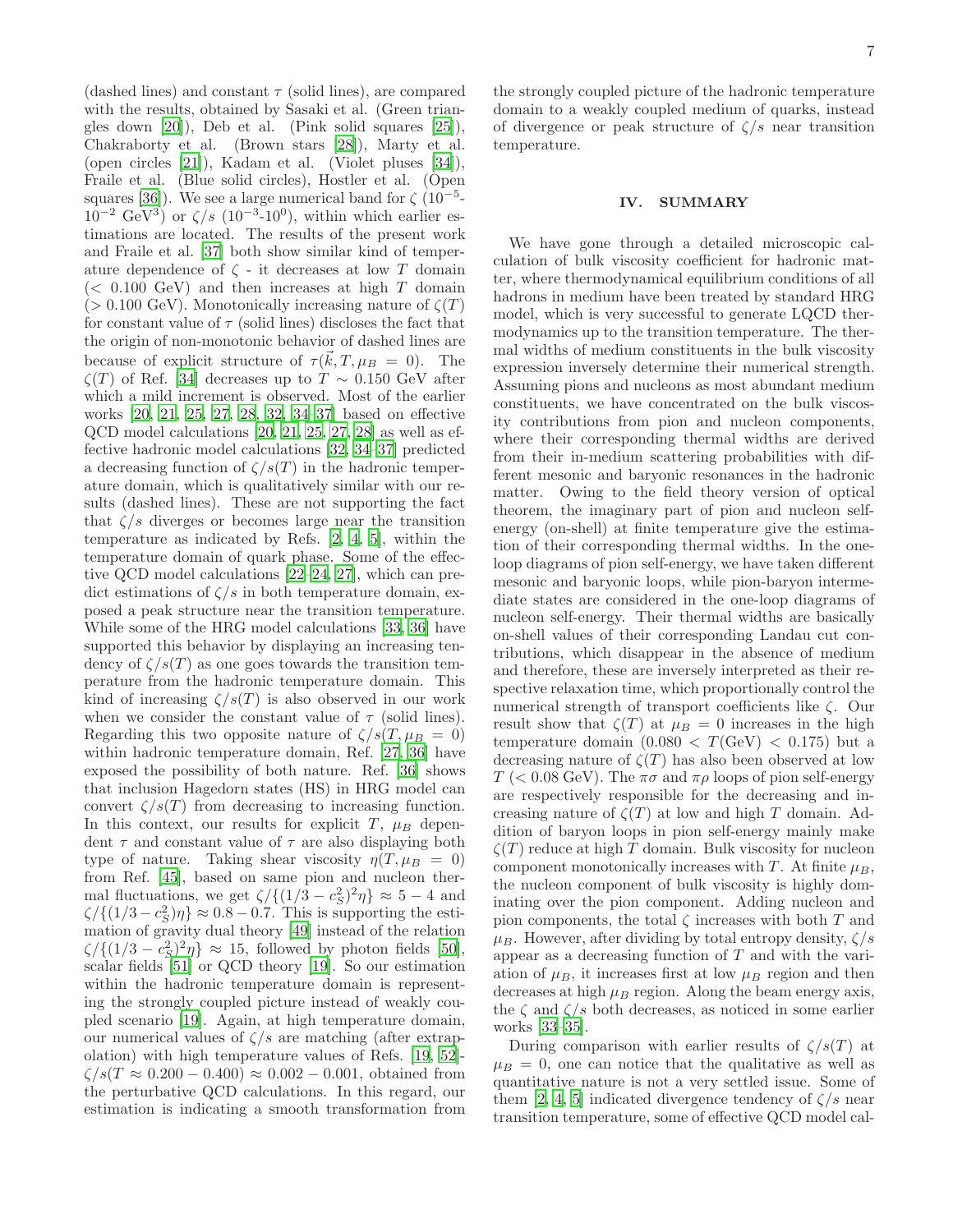culations [\[22](#page-7-28)[–24,](#page-7-29) [27\]](#page-7-14) revealed peak structure near transition temperature, whereas most of the effective QCD model calculations [\[20](#page-7-9), [21,](#page-7-27) [25,](#page-7-10) [27](#page-7-14), [28\]](#page-7-12) as well as effective hadronic model calculations [\[32](#page-7-13), [34](#page-7-21)[–37](#page-7-8)], including our present work, predict a decreasing function of  $\zeta/s(T)$  in the hadronic temperature domain, with few exceptional HRG calculations [\[33](#page-7-15), [36](#page-7-16)]. Our decreasing  $\zeta/s(T,\mu_B = 0)$  is representing a strongly coupled picture in the hadronic temperature domain, whose smooth extrapolation to high temperature domain agrees with a weakly coupled picture [\[19](#page-7-7)].

Acknowledgment : During first and major part of this work, SG is financially supported by the DST project with no NISER/R&D-34/DST/PH1002, (with title "Study of QCD phase Structure through high en-

- <span id="page-7-0"></span>[1] P. Kovtun, D. T. Son, and O. A. Starinets, Phys. Rev. Lett. 94, 111601 (2005).
- <span id="page-7-1"></span>[2] D. Kharzeev and K. Tuchin, J. High Energy Phys. 09 (2008) 093
- <span id="page-7-2"></span>[3] A. Bazavov et al. (HotQCD Collaboration), Phys. Rev. D **90**, 094503 (2014).
- <span id="page-7-3"></span>[4] H. B. Meyer, Phys. Rev. Lett. 100, 162001 (2008)
- <span id="page-7-4"></span>[5] F. Karsch, D. Kharzeev, and K. Tuchin, Phys. Lett. B 663, 217 (2008).
- <span id="page-7-5"></span>[6] G. Torrieri and I. Mishustin, Phys. Rev. C 78, 021901 (2008).
- [7] A. Monnai and T. Hirano, Phys. Rev. C 80, 054906 (2009).
- [8] G. S. Denicol, T. Kodama, T. Koide and P. Mota, Phys. Rev. C 80, 064901 (2009).
- [9] K. Rajagopal and N. Tripuraneni, JHEP 1003, 018 (2010).
- [10] P. Bozek, Phys. Rev. C 81, 034909 (2010); Phys. Rev. C 85, 034901 (2012); P. Bozek and I. Wyskiel-Piekarska, Phys. Rev. C 85, 064915 (2012).
- [11] H. Song and U. W. Heinz, Phys. Rev. C 81, 024905 (2010).
- [12] J. Bhatt, H. Mishra, V. Sreekanth, J. High Energy Phys. 1011 (2010) 106; Phys. Lett. B 704 (2011) 486; Nucl. Phys. A 875 (2012) 181.
- [13] K. Dusling and T. Schfer, Phys. Rev. C 85, 044909 (2012).
- [14] V. Roy and A.K.Chaudhuri, Phys.Rev. C85 (2012) 024909.
- [15] J. Noronha-Hostler, G. S. Denicol, J. Noronha, R. P. G. Andrade and F. Grassi, Phys. Rev. C 88, 044916 (2013).
- [16] J. Noronha-Hostler, J. Noronha and F. Grassi, Phys. Rev. C 90, no. 3, 034907 (2014).
- [17] M. Habich and P. Romatschke, JHEP 12 (2014) 054.
- <span id="page-7-6"></span>[18] S. Ryu, J.F. Paquet, C. Shen, G.S. Denicol, B. Schenke, S. Jeon, C. Gale, Phys.Rev.Lett. 115 (2015) no.13, 132301
- <span id="page-7-7"></span>[19] P. Arnold, C. Dogan, G. D. Moore, Phys.Rev. D 74, 085021 (2006).
- <span id="page-7-9"></span>[20] C. Sasaki and K. Redlich, Phys. Rev. C 79, 055207  $(2009)$ ; Nucl. Phys. **A 832** (2010) 62.
- <span id="page-7-27"></span>[21] R. Marty, E. Bratkovskaya, W. Cassing, J. Aichelin, H. Berrehrah Phys.Rev. C88 (2013) 045204.

ergy heavy ion collisions" and principal investigator Prof. B. Mohanty). During the last part of the work, SG is supported from UGC Dr. D. S. Kothari Post Doctoral Fellowship under grant No. F.4-2/2006 (BSR)/PH/15- 16/0060. SC acknowledges XIIth plan project no. 12- R&D-NIS-5.11-0300 and CNT project PIC XII-R&D-VECC-5.02.0500 for support. SG thanks to high energy group of NISER (Prof. B. Mohanty, Dr. A. Das, Dr. C. Jena, Dr. R. Singh, R. Haque, V. Bairathi, K. Nayak, V. Lyer, S. Kundu and others) and group of Calcutta University (Prof. A. Bhattacharyya, Prof. G. Gangopadhyay) for getting various academic and nonacademic support at NISER and CU during this work and also to Dr. V. Roy and Prof. H. Mishra for some discussion regarding this work.

- <span id="page-7-28"></span>[22] S. Xiao, L. Zhang, P. Guo, D. Hou, Chin. Phys. C 38 (2014) 054101.
- [23] S. Ghosh, T. C. Peixoto, V. Roy, F. E. Serna, G. Krein, Phys. Rev. C 93 (2016) 045205.
- <span id="page-7-29"></span>[24] K. Saha and S. Upadhaya, [arXiv:1505.00177](http://arxiv.org/abs/1505.00177) [hep-ph].
- <span id="page-7-10"></span>[25] P. Deb, G. Kadam, H. Mishra, [arXiv:1603.01952](http://arxiv.org/abs/1603.01952) [hepph].
- <span id="page-7-11"></span>[26] K. Paech and S. Pratt, Phys. Rev. C **74**, 014901 (2006).
- <span id="page-7-14"></span>[27] A. Dobado and J. Torres Rincon, Phys. Rev. D 86, 074021 (2012); A. Dobado, F.J.Llanes-Estrada, J. Torres Rincon, Phys. Lett. B 702, 43 (2011).
- <span id="page-7-12"></span>[28] P. Chakraborty and J. I. Kapusta, Phys. Rev. C 83, 014906 (2011).
- [29] V. Chandra, Phys. Rev. **D 84**, 094025 (2011); Phys. Rev. D 86, 114008 (2012).
- [30] S. K. Das, J. Alam Phys.Rev. D82 (2010) 051502.
- <span id="page-7-20"></span>[31] Gavin, S. Nucl.Phys. A 435 (1985) 826.
- <span id="page-7-13"></span>[32] S. Mitra and S. Sarkar, Phys. Rev. **D 87**, 094026 (2013); S. Mitra, S. Gangopadhyaya, and S. Sarkar, Phys. Rev. D 91, 094012 (2015)
- <span id="page-7-15"></span>[33] G. P. Kadam, H. Mishra, Nucl. Phys. **A 934** (2014) 133.
- <span id="page-7-21"></span>[34] G. P. Kadam, H. Mishra, Phys. Rev. C 92 (2015) 035203; Phys.Rev. C93 (2016) 025205.
- <span id="page-7-30"></span>[35] G. Sarwar, S. Chatterjee, Jane Alam arXiv: 1512.06496[nucl-th].
- <span id="page-7-16"></span>[36] J. Noronha-Hostler, J. Noronha and C. Greiner, Phys. Rev. Lett. 103, 172302 (2009).
- <span id="page-7-8"></span>[37] D. Fernandez-Fraile and A. Gomez Nicola, Eur. Phys. J. C 62, 37 (2009); Phys. Rev. Lett. 102, 121601 (2009).
- <span id="page-7-17"></span>[38] K.A. Olive et al. (Particle Data Group), Chin. Phys. C, 38, 090001 (2014).
- <span id="page-7-18"></span>[39] A. Bazavov, T. Bhattacharya, M. Cheng, et al., Phys. Rev. D 80, 014504 (2009).
- [40] S. Borsanyi et al., J. High. Ener. Phys. **1009**, 73 (2010).
- <span id="page-7-19"></span>[41] S. Borsanyi, Z. Fodor, S. D. Katz, S. Krieg, C. Ratti, and K. Szabo, J. High. Ener. Phys. 1201, 138 (2012).
- <span id="page-7-22"></span>[42] S. Ghosh, G. Krein, S. Sarkar, Phys. Rev. C 89 (2014) 045201.
- <span id="page-7-25"></span>[43] M. Post, S. Leupold, U. Mosel, Nucl. Phys. A 741, 81 (2004).
- <span id="page-7-23"></span>[44] S. Ghosh, J. Phy. G 41, 095102 (2014).
- <span id="page-7-24"></span>[45] S. Ghosh, Braz. J. Phys. 45 (2015) 687.
- <span id="page-7-26"></span>[46] S. Ghosh, Phys. Rev. **C 90**, 025202 (2014).